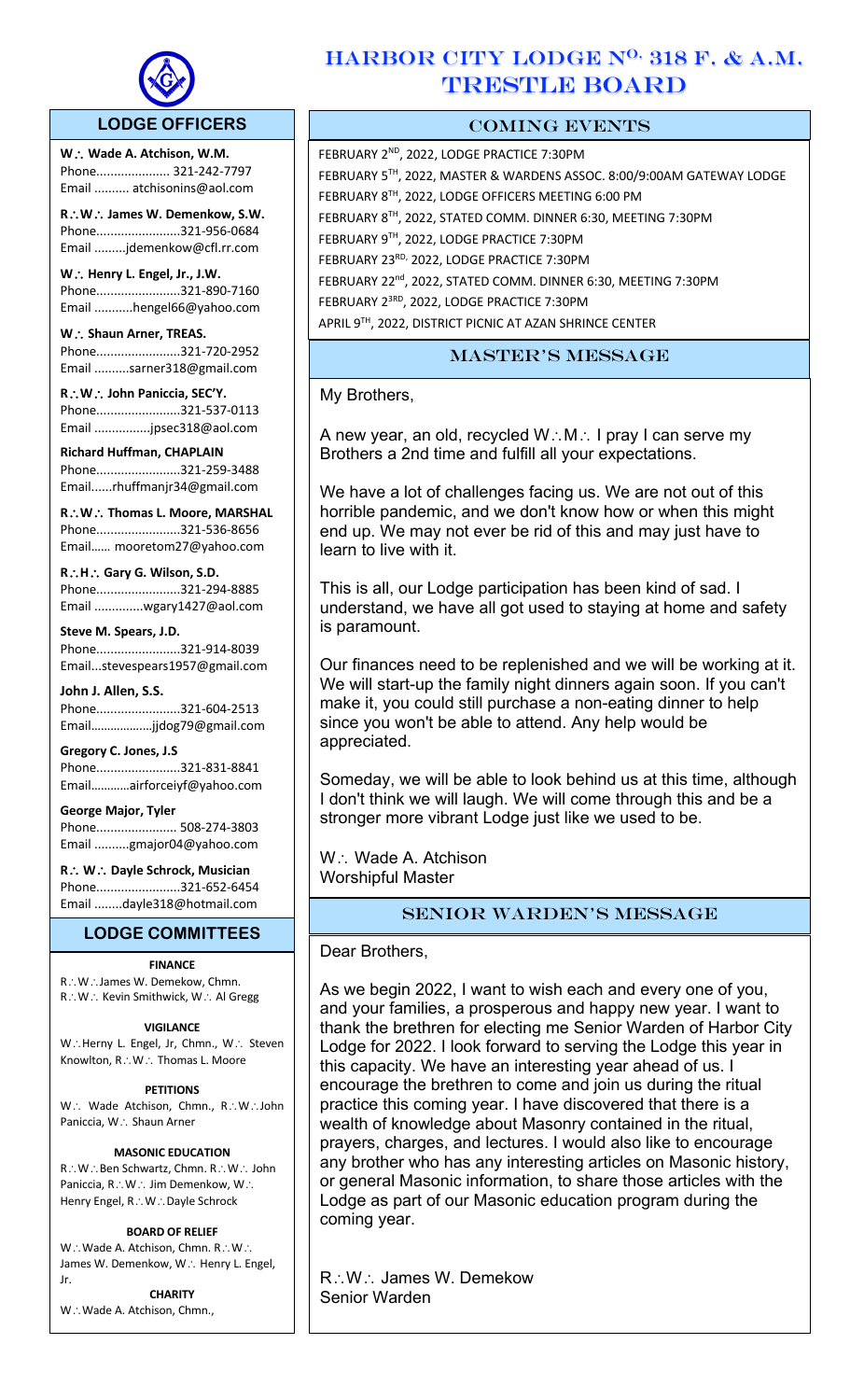#### **LODGE COMMITTEES cont.**

**CHARITY CON'T.** Brother Richard Huffman, Brother Stephen M. Spears, R.: W.: John Paniccia

**LODGE PROPERTY** R: W: Dayle Schrock, Chmn. W: Alan Greg, Brother Richard Huffman.

**LODGE LIBRARIAN**

W∴ Al Zabel, Chmn.

#### **SICKNESS & DISTRESS**

W.: Wade A. Atchison, Brother Richard Huffman

**INVESTIGATION**

As needed

| *Aubrey Bates PDDGM 1954                        |  |
|-------------------------------------------------|--|
| *E. R. Mayfield 1955                            |  |
| *Richard F. Griffie,1956                        |  |
| PDDGM & PGM 1976-77                             |  |
| Raymond McAlpine 1957                           |  |
|                                                 |  |
| *Steven Rianaldo PDDGM1959                      |  |
|                                                 |  |
| *Richard F. Griffie,1960<br>PDDGM & PGM 1976-77 |  |
|                                                 |  |
|                                                 |  |
| * Charles McLin1963                             |  |
| *George Schulthies1964                          |  |
| *Paul V. Gandy  1965                            |  |
| *Adam Budris PDDGM1966                          |  |
| John Beasley1967                                |  |
|                                                 |  |
| *Robert Notvest1969                             |  |
| Robert M. Bullock1970                           |  |
| *Edward P. Abbott1971                           |  |
| *Glenn T. StittPDDGM1972                        |  |
|                                                 |  |
| *Robert L. Goldsmith1973                        |  |
| PDDGM, PGM 1983-84<br>Carl G. Planck, Jr1974    |  |
|                                                 |  |
| Douglas Dagley1975                              |  |
| *Henry Farrow1976                               |  |
| *Donald R. Pacetti1977                          |  |
| Patrick A. Galbraith1978                        |  |
| *Curtis Horton1979                              |  |
| *James H. Bragg1980                             |  |
| Robert C. Birmie1981                            |  |
| *Wallace L. Whiting1982                         |  |
| Stanley W. Miller1983                           |  |
| *Gerald T. Freese1984                           |  |
| Ronald E. LaCair1985                            |  |
| Charles R.R. Walle1986                          |  |
| Corenth Owens1987                               |  |
| Karol M. DziegielPDDGM1988                      |  |
| Allen P. Gregg1989                              |  |
|                                                 |  |
| *George Ed. Gardner, Jr1991                     |  |
| William C. White1992                            |  |
| Kenneth L. Jenkins 1993                         |  |
| Robert P. Edmiston1994                          |  |
| Thomas L. MoorePDDGM1995                        |  |
|                                                 |  |
| Mark C. Mason1997                               |  |
| John PanicciaPDDGM1998                          |  |
| Dayle SchrockPDDGM1999                          |  |
| Jim                                             |  |
| Gary Wilson2001                                 |  |
| Fred BakerPDDGM2002                             |  |
| Ron TrinklePDDGM2003                            |  |
|                                                 |  |
|                                                 |  |
| George GoddardPDDGM 2006                        |  |
|                                                 |  |
| Michael Hutzler2008                             |  |
| James DemenkowPDDGM2009                         |  |
|                                                 |  |
| Wade Atchison2011                               |  |

My Brothers,

Thank you all for the words of encouragement and congratulations on being installed on your Junior Warden. I skipped this chair in my initial journey through the line so it's fitting that I get to complete it this year. As everyone knows we have beautiful new equipment in our kitchen. Our old items served us well over the years, but I think we were all happy to see those new stainless steel pieces. A huge thank you to the Brothers who helped offset the purchase cost.

That being said it is my goal this year to serve you all a hearty meal before each stated meeting. Plan on arriving on time if you wish to eat. If you are not a regular attendee of the premeeting meal feel free to send me an email if you would like to start eating with us, this will help for my planning and purchasing. Also, if you have any dietary restrictions please let me know and I will do my best to accommodate. However, not liking green beans isn't a reason for me to not serve them!

Lastly, The Worshipful Master and myself are talking about bringing back our family dinners but on a quarterly basis to start. We're still batting ideas around but look forward to announcement soon in regards to our first quarter Family Dinner.

Thank You, Henry L. Engel Junior Warden

## SECRETARY'S MESSAGE

Greetings my Brothers,

I hope you and your Families are doing well. We have a great 2022 line of Officers and our Worshipful Master has an exciting year planned. I hope to see you all at our Stated Meetings and planned events!

Please check your Dues card and make sure it is a 2022 card. If not contact me so we can get that straightened out.

Happy Valentines Day to you and your loved ones.

Respectfully and Fraternally, R: W: John Paniccia, **Secretary** 

## CHAPLAIN's message

My Brothers,

variants. If not, I recommend that you do so at the earliest. Our I Pray that you have been vaccinated and boosted by now and spared the difficulties associated with the COVID 19 and its plans for the future are dinner, dancing, and family movies, you will not want to miss these events. Watch your emails for further information.

Changing subjects, I would like to call your attention to these two books in the Bible; 2 Chronicles and 1 Kings, these books are most important to Masons as is Ecclesiastes Chapter 12. I call your attention to the first portion of the Bible you were presented at your being raised to The Sublime Degree of Master Mason.

Cont. below